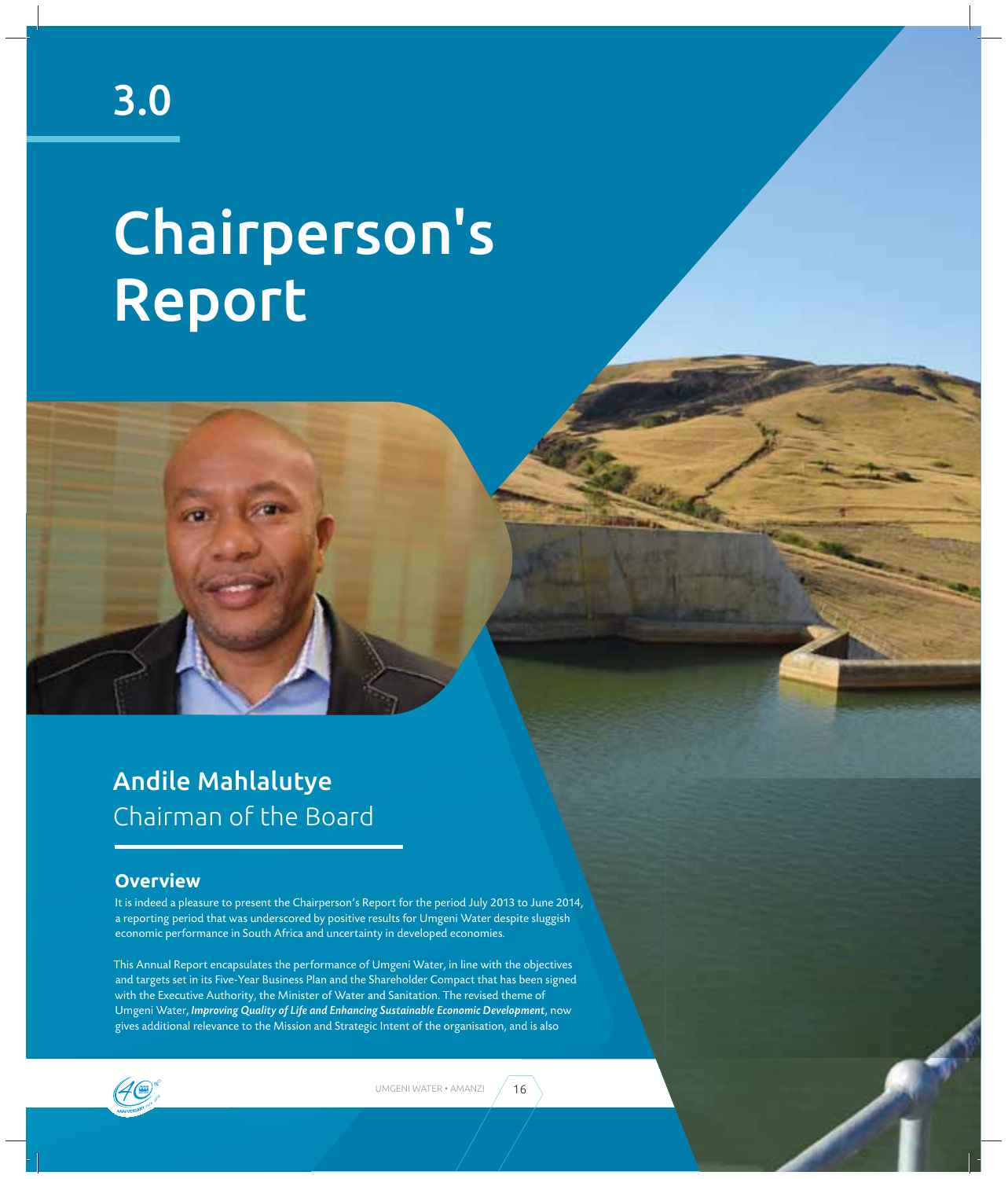*Ensuring alignment to provincial and national government mandates over the years.1980s*



*Ensuring alignment to provincial and national government mandates over the years.1990s*

neatly aligned to the plans and frameworks of the Department of Water and Sanitation.

I am delighted to report that Umgeni Water's performance in the year was outstanding. Again this year the entity received a *Clean Audit* from the Auditor-General SA, due to there being no audit qualifications for its predetermined objectives and financial performance for the year. Umgeni Water was highly successful in implementing its mandate in the year, both providing its six customers with safe and reliable bulk water supplies throughout the year, whilst implementing a significant amount of bulk water infrastructure capital expenditure to expand and increase access to rural areas.

Strong financial performance in the reporting year resulted, among other outputs, in revenue growth and a surplus of R682 million. This healthy state will continue to provide both the impetus and ingredient

for the organisation to fast-track the roll out of infrastructure required by customers to improve service delivery and extend water provision to un-serviced areas. The surplus that has been posted will be used to repay debt and ensure that Umgeni Water is able to keep its bulk potable water tariffs affordable.

Before I proceed with a review of the key highlights of the past year, I need to reflect briefly on an important development that has had a direct impact on Umgeni Water and indeed all other State entities in the water sector.

As the reporting year drew to a close, changes made to the National Cabinet, following the general election, resulted in Umgeni Water reporting to a brand new Ministry of Water and Sanitation, headed by Ms Nomvula Mokonyane. The appointment of the new Minister and establishment of the new Ministry of Water and Sanitation and the

17 ANNUAL REPORT 2013/2014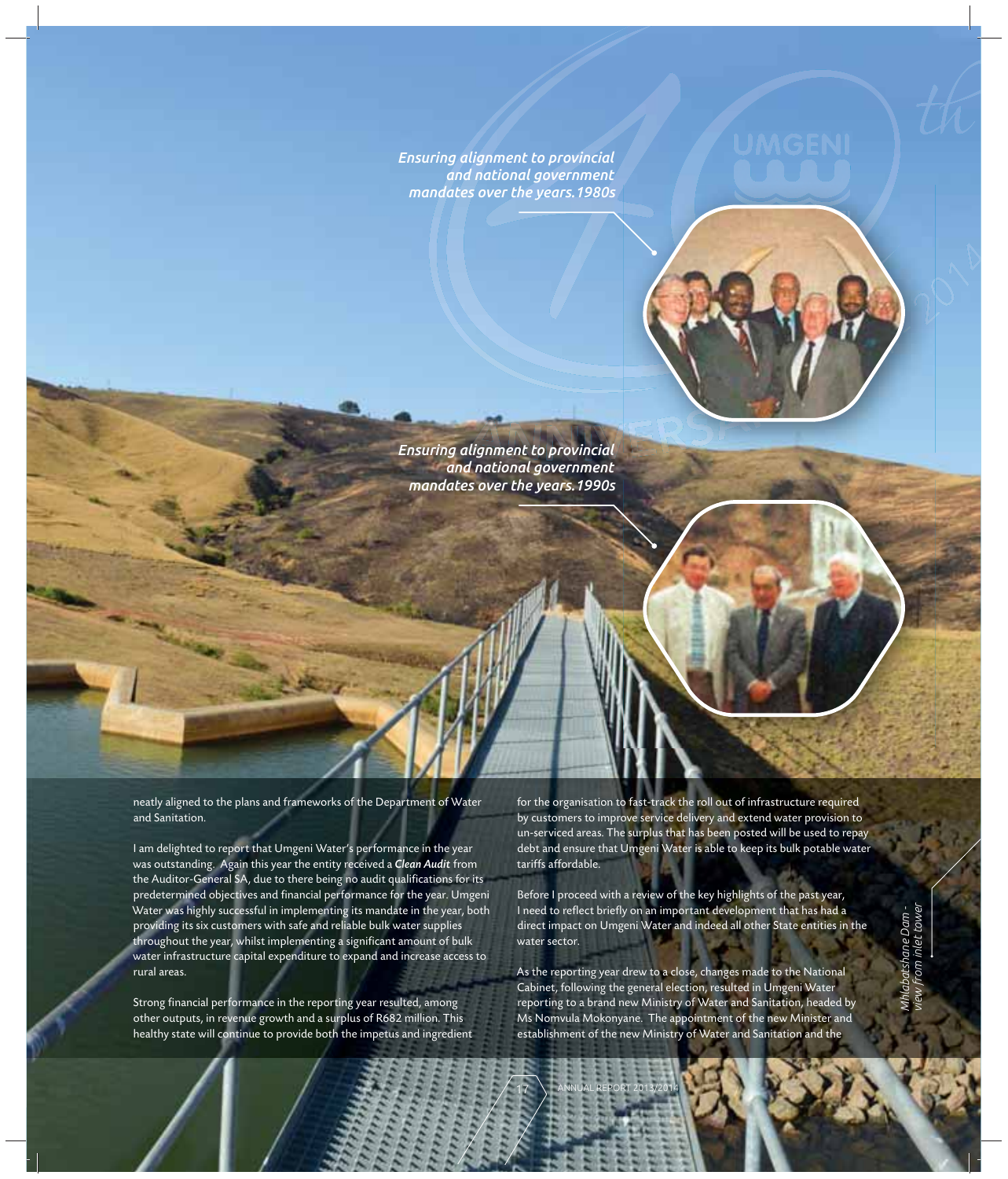## **Chairperson's Report**

Department of Water and Sanitation has drawn all reporting entities closer together to work more seamlessly in ensuring that backlogs are eradicated and service delivery is enhanced. On behalf of the Board of Umgeni Water, I want to convey Umgeni Water's firm support and alignment to the new Ministry.

In the year under review, water sector institutions continued to remain at the centre of focus as entities that make it possible for Water Services Authorities (WSAs) to provide and extend water services to consumers. For its part, Umgeni Water placed a great deal of emphasis on accountability to its customers, the Ministry and Department of Water and Environmental Affairs (the predecessor to the Department of Water and Sanitation), the Provincial Government of KwaZulu-Natal and other stakeholders.

The expectations of the Executive Authority and other stakeholders are clearly understood and as a result of which Umgeni Water ensures there is:

- Alignment to national government priorities, expressed in the fourteen (14) outcomes of Government,
- Alignment of Umgeni Water's strategy and Five-Year Business Plan to the National Development Plan and Provincial Growth and Development Plans,
- Alignment of Umgeni Water's strategy and Five-Year Business Plan to the Strategy and Annual Performance Plans of the Minister of Water and Sanitation,
- Alignment to customer integrated development plans, and to this end Umgeni Water ensures:
- Adequate water resources are secured,
- Bulk infrastructure is developed, is adequate and is well maintained, and
- An affordable and sustainable bulk tariff can be provided.

## **Increasing Umgeni Water's footprint**

A significant development in the year was the finalisation of the Institutional Realignment initiative, the outcome of which is the proposed consolidation of the twelve (12) water boards into nine (9) Regional Water Utilities (RWU) to better address challenges of water supply in the country.

This consolidation strategy has translated into the proposed expansion of areas of operation of Umgeni Water, specifically:

- Expansion into the North of KwaZulu-Natal to include the uThukela , Umzinyathi and Amajuba District Municipalities and Newcastle Local Municipality.
- Expansion into the Eastern Cape Province to include the Alfred Nzo District Municipality and the Ngquza Hill Local Municipality enclave, which is in the OR Tambo District Municipality.

As a consequence of this, Umgeni Water conducted a due diligence of the proposed new customer areas, the outcomes of which were presented to the proposed customers and also to the Cabinet of the KwaZulu-Natal Provincial Government, Department of Water and Sanitation and South African Local Government Association.

## **Stakeholder Engagements**

Umgeni Water places a great deal of emphasis and invests a significant amount of time in engaging all its stakeholders and achieving stakeholder understanding and support. I am delighted to report that in the period under review numerous interactions and engagements took place with an array of stakeholders who form the political and executive management of their organisations. The engagements were structured in nature and set out to achieve, as their key outcomes, the formation of new relationships, consolidation of relationships and enhancement of existing relationships.

#### **Interactions took place with:**

Statutory Stakeholders:

- The Executive Authority,
- The Department of Water and Sanitation,
- The Portfolio Committee on Water and Sanitation, and
- National Treasury.

#### Strategic Stakeholders:

- The Cabinet of the Provincial Government of KwaZulu-Natal,
- The Planning Commission of KwaZulu-Natal, and
- South African Local Government Association.

#### Contracted Stakeholders:

• Political Leadership of iLembe District Municipality,

- Political Leadership of Ugu District Municipality,
- Political Leadership of Harry Gwala District Municipality,
- Political Leadership of Msunduzi Local Municipality,
- Political Leadership of uMgungundlovu Local Municipality,
- Political Leadership of eThekwini Metropolitan Municipality,
- Staff of Umgeni Water,
- Organised labour (National, Education, Health and Allied Workers' Union), and
- Investors and financial institutions.

#### Non-Contracted Stakeholders:

- Civil society representatives, and
- The media.

#### Potential Customers:

- Amajuba District Municipality,
- Umzinyathi District Municipality,
- uThukela District Municipality,
- Newcastle Local Municipality,
- Alfred Nzo District Municipality, and
- Mbizana Local Municipality.

The discussions with these stakeholders covered almost the entire spectrum of Umgeni Water's business and were at times accompanied by presentations on organisational performance against the Business Plan and Shareholder Compact.

Consistent with Umgeni Water's commitment to keep customers fully apprised, all customers were fully consulted on bulk water tariffs, the Five-Year Infrastructure Development Programme, progress with the development of rural and social projects for the reduction of backlogs.

Linkages were strengthened with civil society groups including with community leaders to prevent construction of informal dwellings within or close to pipeline servitudes that put infrastructure and community at risk and for increasing safety of communities, near water resources. A function with the community was held in Inanda, Durban, to celebrate the refurbishment of Nagle aqueducts 3 and 4, and another function was held in Mooi River, KwaZulu-Natal, for the completion of construction of Spring Grove Dam. Community outreach was undertaken by staff of Umgeni Water in refurbishing the local traditional court and the Mbhanana Primary School in the

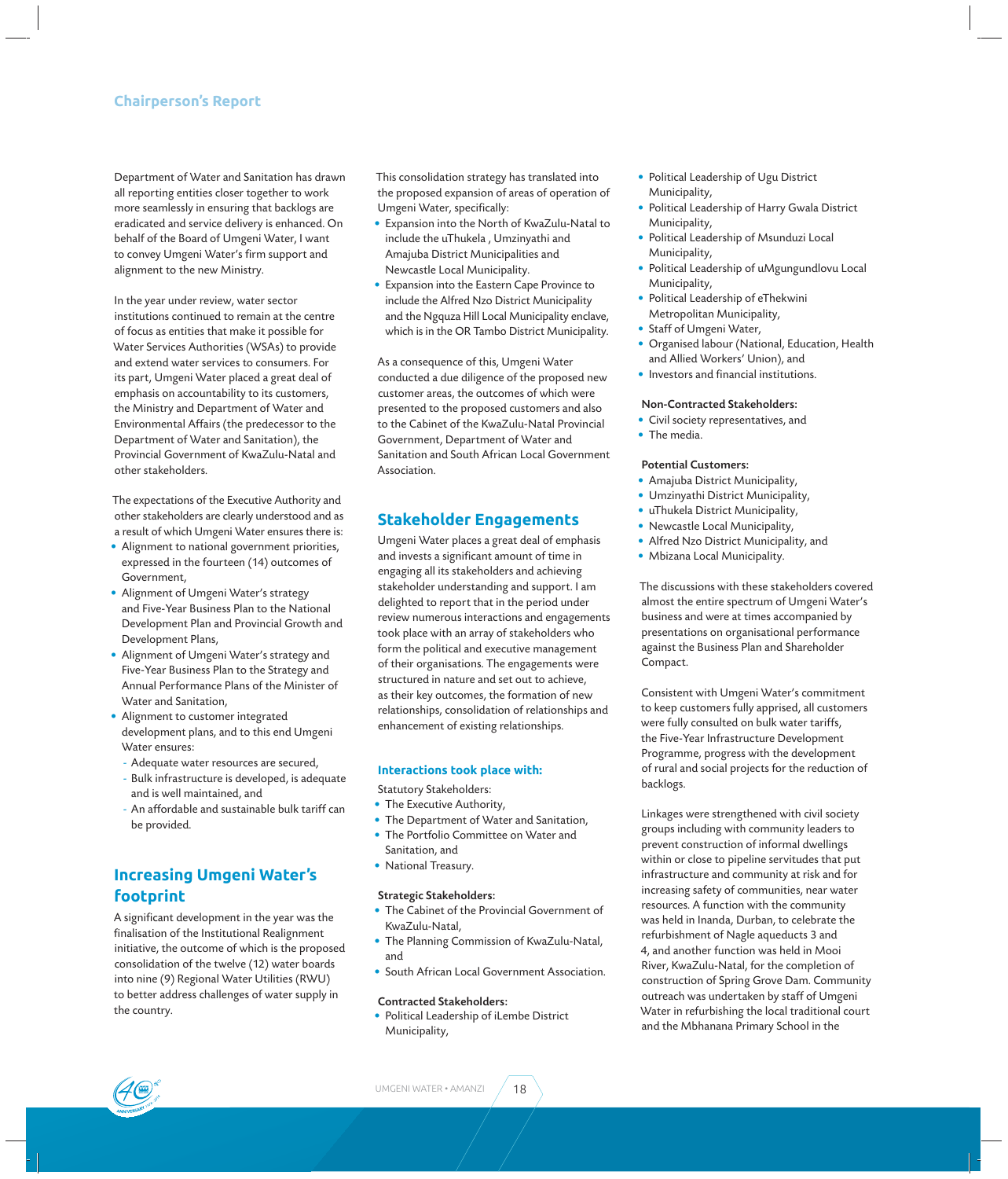Valley of Thousand Hills, Drummond, in KwaZulu-Natal.

In relation to the media, Umgeni Water continues to enjoy excellent relations with newspapers, radio stations and television channels. The majority of coverage that was received in the period under review was positive in nature.

## **Positioning Umgeni Water on the African continent and in Europe**

In support of Government's objective of continental co-operation, the relationship that was established with the Water Utilities Corporation (WUC) of Botswana has been formalised through the signing of a Memorandum of Understanding (MOU) which promotes sharing of information and transfer of skills. Umgeni Water and the WUC will share best practices in the implementation of their mandates and thereby improve value to customers. Umgeni Water was also host to the County Governments of Mombasa and Nairobi, Kenya, who visited the organisation for the purposes of strategic and operational benchmarking. The signing of the MOU and visit by the Kenyan delegation, in addition to other visits previously made by water boards, illustrate that in several parts of Africa Umgeni Water has gained respect as a centre of excellence. The Board of Umgeni Water is delighted that Umgeni Water is able to make a contribution to the development of the African continent water sector.

In September 2013 Umgeni Water also had the privilege of attending the World Water Week that was held in Stockholm, Sweden. The event is hosted and organised by the Stockholm International Water Institute and attracts leaders of global water sector institutions. The theme for 2013 was Water Cooperation – Building Partnerships, in which delegates participated in various forums in order to illustrate the importance of global sector institutions working together to ensure everybody has access to safe drinking water.

## **Empowerment of small businesses**

Umgeni Water has pledged to communicate and provide information on a regular basis to small, medium and micro enterprises to contribute to development of this sector. Structured supplier engagements are held and presentations made to existing and potential suppliers on contract opportunities that are available at Umgeni Water through its infrastructure maintenance and development programme and the capacity and credentials that need to be developed to become successful service providers. Umgeni Water actively implements contract participation goals (CPG) in its tenders, as a means to promote and sustain Broad-Based Black Economic Empowerment. CPGs require tenderers to commit a certain percentage of the tender scope of work and value for which the tenderer will contract targeted enterprises through provision of meaningful economic opportunities.

## **Rural development**

50% of Umgeni Water's five-year infrastructure budget targets infrastructure projects that support rural development and community sustainability. In 2013/2014 R694 million or 68% of the infrastructure capital implemented, was spent on the implementation of key rural development infrastructure projects which included:

- Greater Eston Bulk Water Supply Scheme,
- Richmond Pipeline,
- Maphumulo Bulk Water Supply Scheme Phase 2 - Imvutshane Dam,
- Lower Thukela Bulk Water Supply Scheme,
- Mhlabatshane Bulk Water Supply Scheme,
- uMshwathi Regional Bulk Water Supply Scheme, and
- Maphephethwa WTW Upgrade.

In addition, Umgeni Water implemented the Greater Mbizana Regional Bulk Water Supply Scheme to increase access to rural areas in Alfred Nzo District Municipality in Eastern Cape.

Umgeni Water strives to ensure positive socio-economic impacts in all its initiatives. In this regard, 1073 temporary jobs were created through implementation of capital infrastructure projects with R25.8 million paid in salaries and wages and 2302 jobs were created through implementing other projects. Opportunity is used to impart skills and expertise that will hold workers in good stead to compete for other jobs.

## **Corporate Social Investment**

A structured approach has been adopted for Corporate Social Investment (CSI). Initiatives in the year included:

- Support for a block-making initiative at Maphephethwa, which, when complete will be owned by a community in Inanda,
- Provision of Jojo tanks in the Swayimani area to alleviate the water crisis in the area,
- Support to four local schools in the form of refurbishment of water and sanitation infrastructure, building of additional classrooms, refurbishment of laboratory and library resources centre and provision of school uniforms.



was spent on **rural development** infrastructure projects In 2013/2014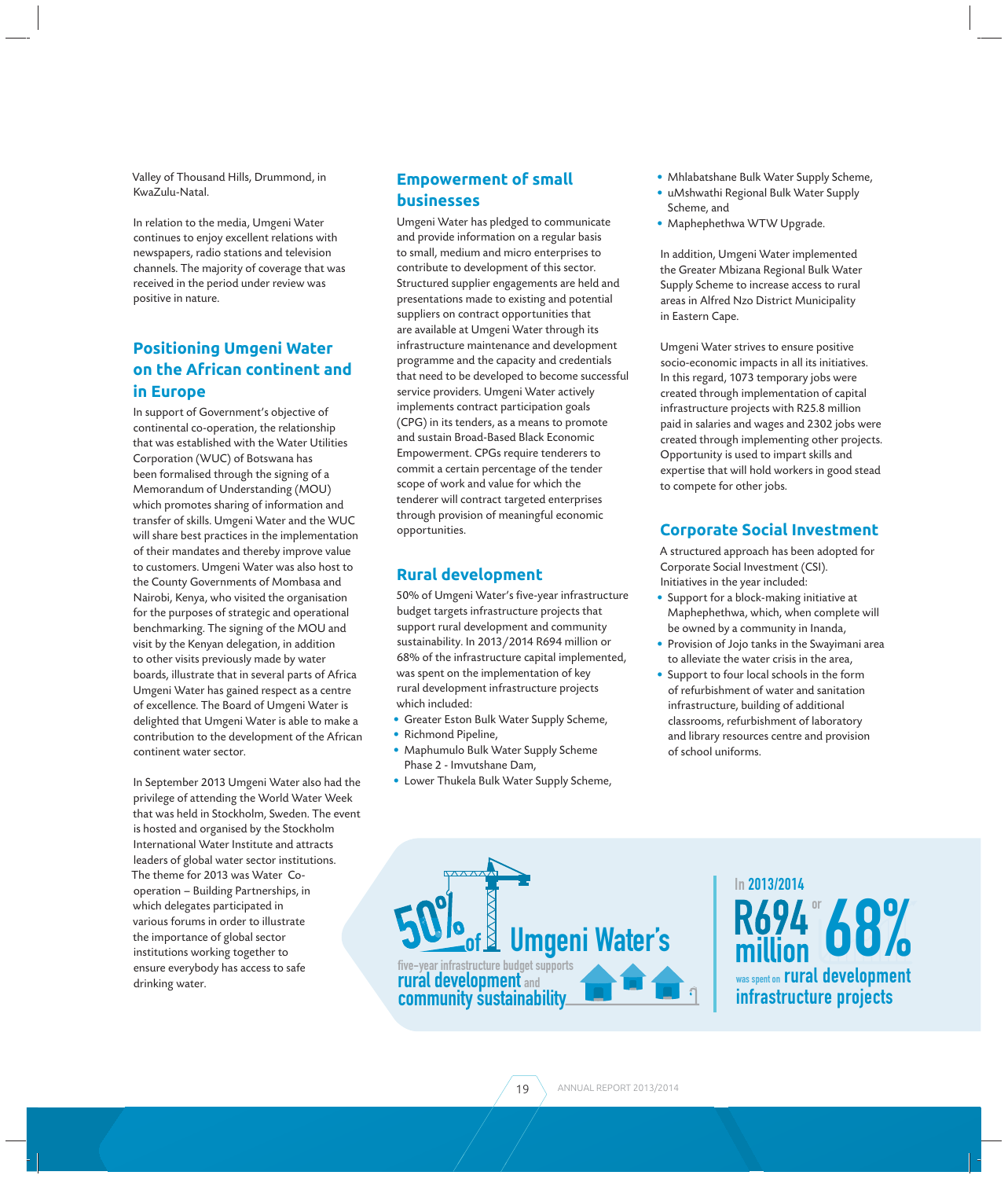## **Chairperson's Report**

Umgeni Water continues to reap success from its Water Classrooms and Water Education Programmes hosted at three operational sites, namely, the Durban Heights Water Treatment Works, the Midmar Water Treatment Works and the Darvill Wastewater Treatment Works. A total of 100 water classrooms reaching more than 4800 participants were conducted this year.

**Water Classrooms 8** Water Education **Programmes hosted** at



**A** total of **reaching more than** participant: **Were conducted water** classrooms Umgeni Water also continued to reach out to schools through special environmental day awareness programmes. A range of water related educational materials were provided to communities in the year to raise awareness.

Umgeni Water worked with the twenty (20) schools it has adopted as part of a multi-year initiative which includes environmental education. Interventions in the year have seen partnerships forged with various state departments in assisting schools within Umgeni Water's area of jurisdiction.

## **Corporate Governance**

Board and Board Committee meetings were held according to the organisational Business Cycle and were well attended. (Full details are provided in the Corporate Governance chapter of this Annual Report). The critical issues that were dealt with were the formulation of organisational strategy, oversight of organisational performance and alignment of the organisation to the expectations of the Executive Authority, among others. Members of the Board have skills that are put to good use in providing leadership and guidance in the development of strategy. This is a clear indication that the Board is functioning at a strategic level, and in line with its mandate.

All corporate governance requirements were adhered to, together with compliance with the Water Services Act (Act 108 of 1997) and the Public Finance Management Act (Act 1 of 1999), internal policies and King III Code of Governance Principles, 2009. As part of continuous focus on good governance, performance evaluations are conducted for Board members through a combination of self-assessment and peer review. The performance of the Board and Board Committees is also assessed and the evaluation reports that emerge from this process are

submitted to the Minister of Water and Sanitation.

## **Accolades and achievements**

The 2013/2014 reporting year produced some proud moments for Umgeni Water when, as recognition for its contribution to society and socio-economic development in KwaZulu-Natal, it received two prestigious awards. The first was the First National Bank-KZN Top Business Award for best performing utility in KwaZulu-Natal that has made a significant contribution to KwaZulu-Natal's economy and to social upliftment. The other award, Partner in Skills Development, was made to Umgeni Water by the Energy and Water Sector Education and Training Authority (EWSETA) for providing training to employed and unemployed learners in the energy and water services sector. The awards received are a tribute to the staff of Umgeni Water whose work made it possible for the organisation to receive recognition.

## **The road ahead: Risks, Challenges and Opportunities**

Strategic priorities in the year ahead include:

- Growth and expansion,
- Strengthening relationships and working closer with customers, communities and all other stakeholders,
- Increasing support to municipalities, and
- Continuing to position Umgeni Water as a sector leader adding value to the region.